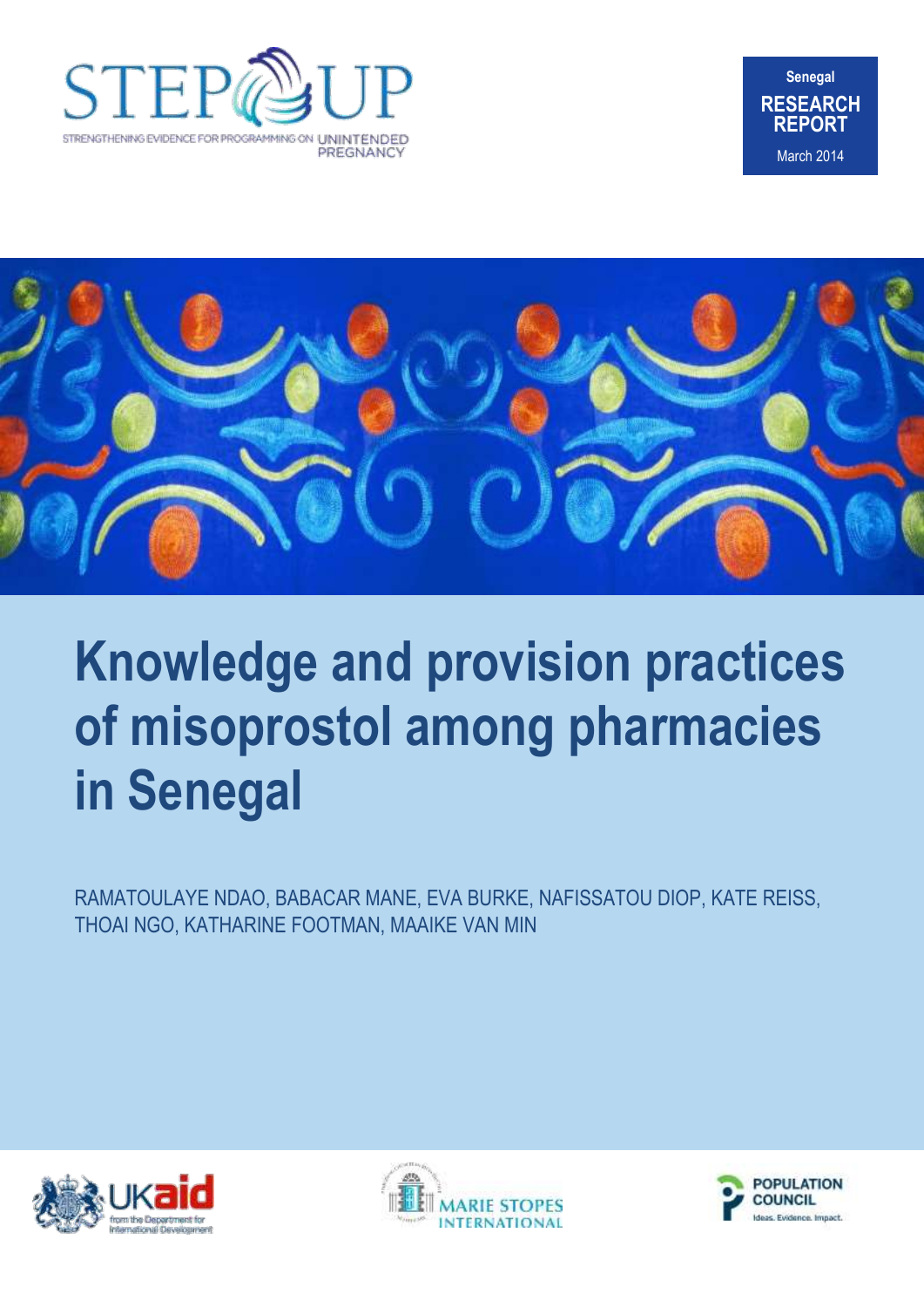# Knowledge and provision practices of misoprostol among pharmacies in Senegal

RAMATOULAYE NDAO<sup>1</sup>, BABACAR MANE<sup>2</sup>, EVA BURKE<sup>1</sup>, NAFISSATOU DIOP<sup>2</sup>,

KATE REISS<sup>1</sup>, THOAI NGO<sup>1</sup>, KATHARINE FOOTMAN<sup>1</sup>, MAAIKE VAN MIN<sup>1</sup>

<sup>1</sup> Marie Stopes International

<sup>2</sup>Population Council

**STEP UP RESEARCH REPORT March 2014**





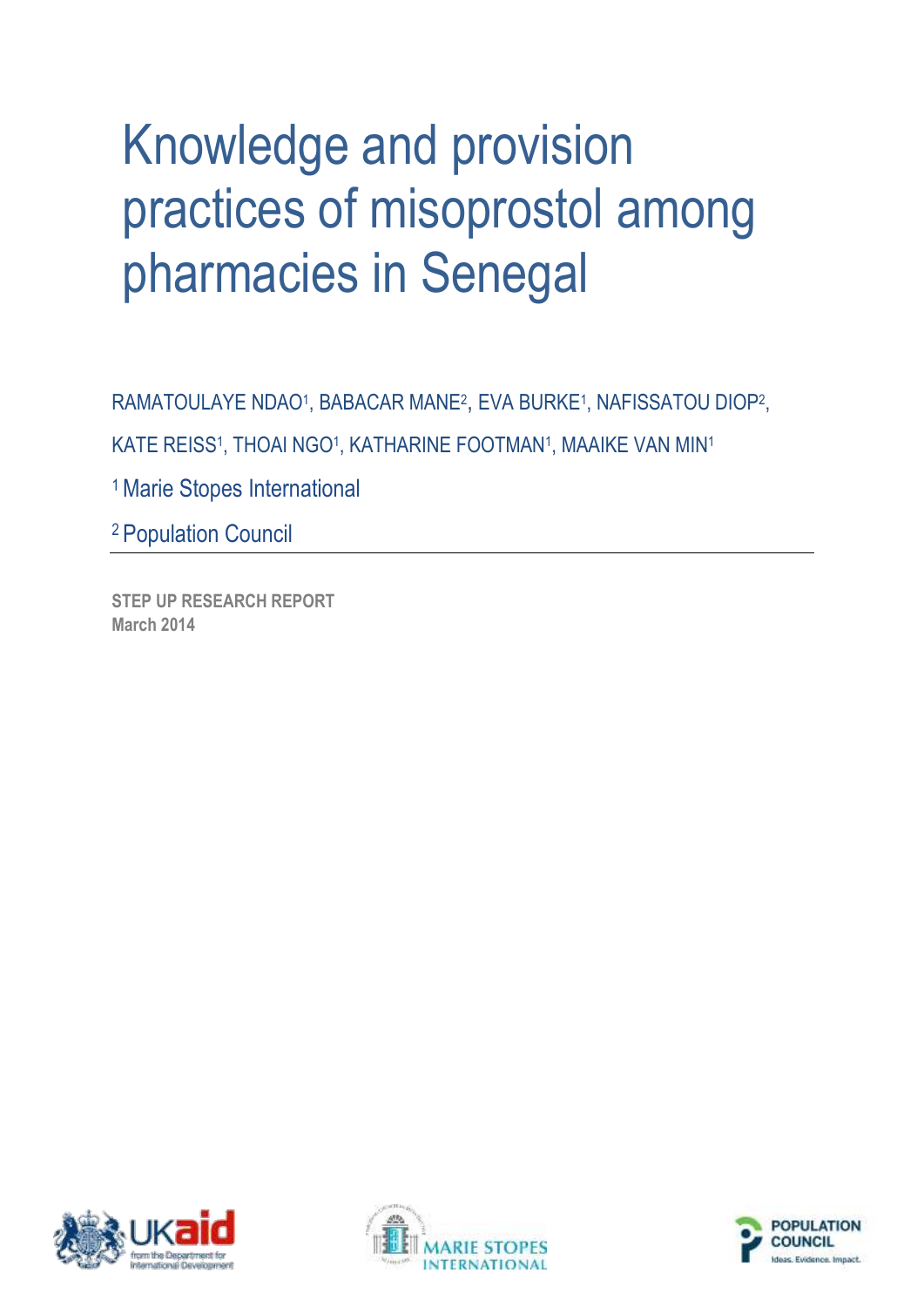

The **STEP UP (Strengthening Evidence for Programming on Unintended Pregnancy) Research Programme Consortium** generates policy-relevant research to promote an evidence-based approach for improving access to family planning and reducing unwanted pregnancies. STEP UP focuses its activities in five countries: Bangladesh, Ghana, India, Kenya, and Senegal. STEP UP is coordinated by the Population Council in partnership with the African Population and Health Research Center; ICDDR,B; the London School of Hygiene and Tropical Medicine; Marie Stopes International; and Partners in Population and Development. STEP UP is funded by UK aid from the Department for International Development. [www.stepup.popcouncil.org](http://www.stepup.popcouncil.org/)



Marie Stopes International (MSI) is a British non-profit organization that provides family planning and reproductive health services to millions of underprivileged and underserved men and women worldwide each year. MSI is one of the largest organizations in the world to provide family planning services with a presence in over 40 countries. **[www.mariestopes.org](http://www.mariestopes.org/)**



The Population Council confronts critical health and development issues—from stopping the spread of HIV to improving reproductive health and ensuring that young people lead full and productive lives. Through biomedical, social science, and public health research in 50 countries, they work with partners to deliver solutions that lead to more effective policies, programs, and technologies that improve lives around the world. Established in 1952 and headquartered in New York, the Council is a nongovernmental, non-profit organization governed by an international board of trustees. **www.popcouncil.org**

**Suggested citation:** Ndao, R., Mane, B., Burke, E., Diop, N., Reiss, K., Ngo, T., Footman., K, van Min, M., 2014, « *Knowledge and provision practices of misoprostol among pharmacies in Senegal. STEP UP Research Report,"* Dakar*,* Marie Stopes International & Population Council

**Please address any inquiries about STEP UP to the RPC co-directors:**  Dr. Harriet Birungi, [hbirungi@popcouncil.org](mailto:hbirungi@popcouncil.org) Dr. Ian Askew, [iaskew@popcouncil.org](mailto:iaskew@popcouncil.org)



Funded by UKaid from the Department for International Development.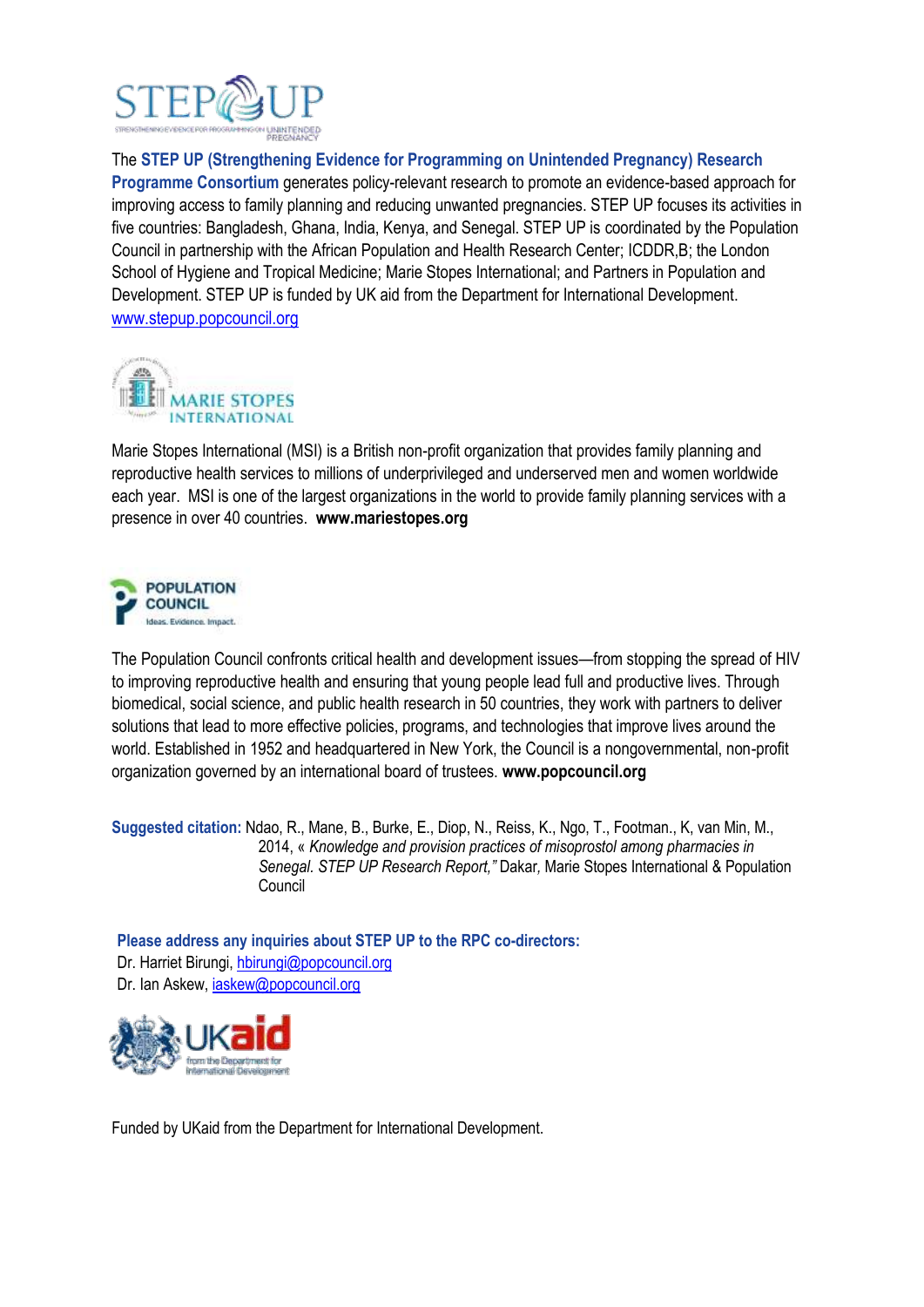## **Table of Contents**

<span id="page-3-0"></span>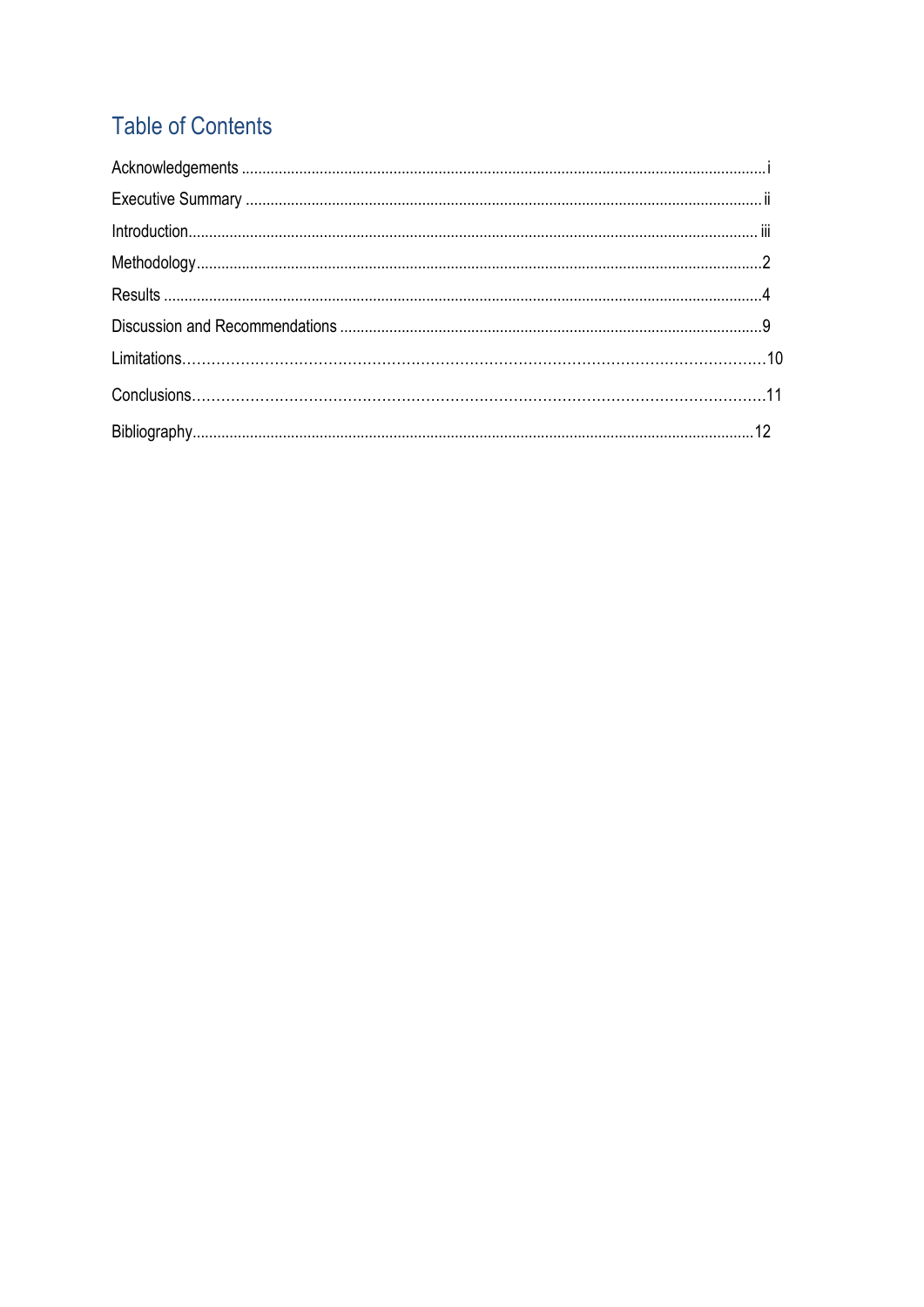## Acknowledgements

The research team expresses its appreciation to all individuals and institutions who participated in the realization of this work. This study could not have been conducted if they had not agreed to participate. They should find here the expression of our gratitude. The implementation of this study was made possible through funding from the STEP UP consortium.

We thank Dr Bocar Mamadou Daff, Director of the Direction of Reproductive Health and Child Survival, Ministry of Health, for his commitment to this study since its inception. We also thank the Order of Pharmacists, in particular its President Dr. Cheikhou Oumar Dia, who kindly gave us his time, shared his expertise with us, engaged pharmacists in this study and provided us with the list of pharmacies in Dakar. Our thanks are also extended to the pharmacists who were willing to accommodate our research teams and to be interviewed. All the above mentioned people should find herein the acknowledgement of our deepest gratitude.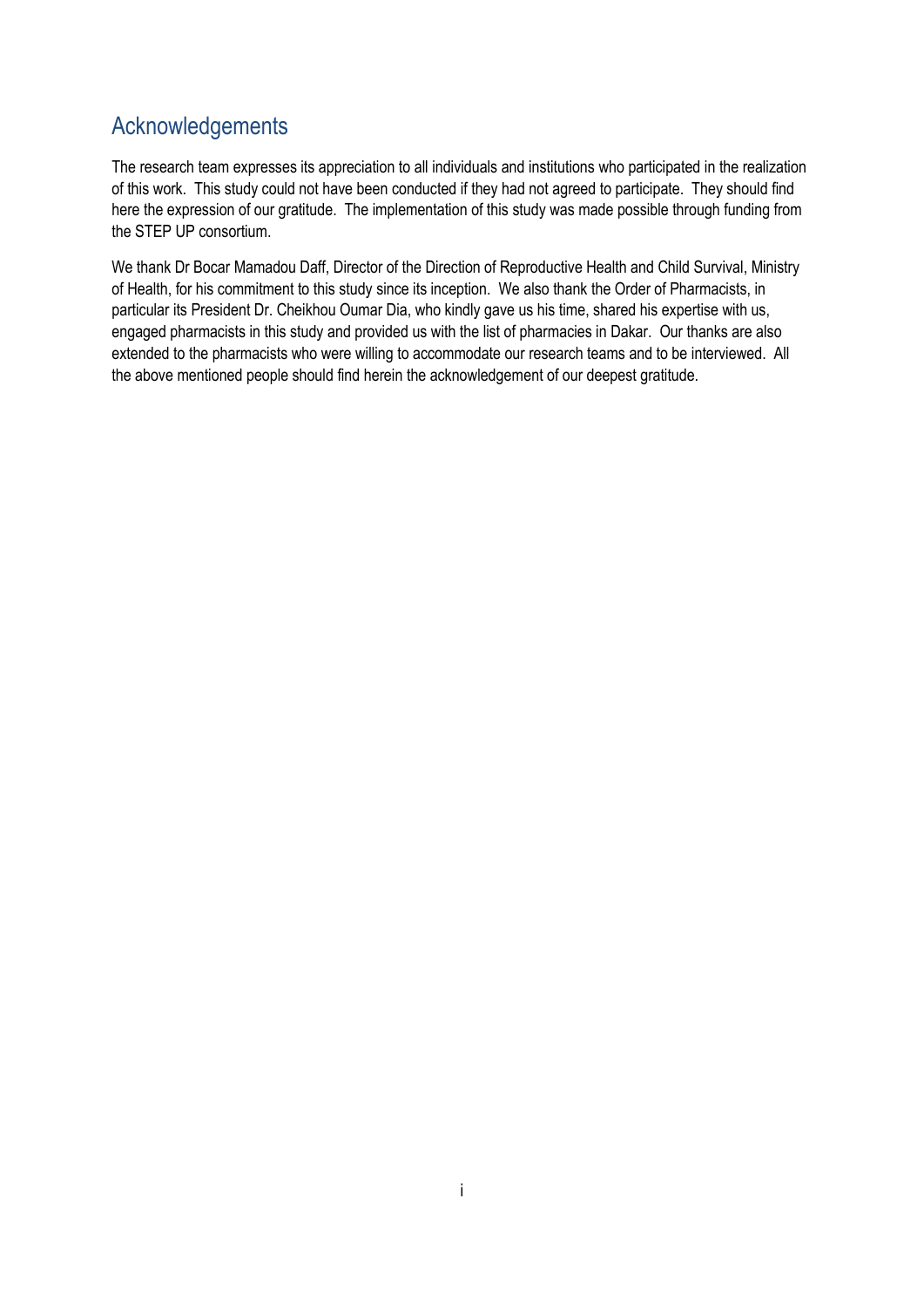## Executive Summary

#### **Background**

In developing countries, post-partum haemorrhage (PPH) and complications related to unsafe abortions are direct causes of maternal death. In Senegal, actions have been undertaken by the Government to reduce this burden and significant advances have been made in these areas in recent years. However, progress is still necessary to achieve the Millennium Development Goals (MDGs) for the reduction of the Maternal Mortality Rate (MMR) from 392 deaths per 100,000 live births in 2010–2011 to the target of 127 deaths per 100,000 live births by 2015. Misoprostol, a synthetic prostaglandin medicine, is recognized as essential for the management of PPH and for post-abortion care (PAC), hence its inclusion on the List of Essential Medicines (LEM) of the World Health Organization (WHO) and of the Senegal Ministry of Health. Recent studies in Senegal showed high levels of efficacy and acceptability of misoprostol for PPH and PAC.

#### **Objectives**

The objective of the study was to understand the knowledge about, availability of and the practices in the provision of misoprostol at pharmacies in Dakar, Senegal, to ensure correct delivery of the product. The results will guide strategies for provision of misoprostol and for the reduction of maternal morbidity and mortality.

#### **Methodology**

A Knowledge, Attitudes and Practices (KAP) survey was conducted among 110 pharmacists to gather information about misoprostol provision. Data were collected on: 1) availability of misoprostol; 2) pharmacists' knowledge of misoprostol; and 3) reported misoprostol provision practices.

#### **Results**

A large proportion of pharmacists (72%) had heard of misoprostol, but there was low product availability, with only 34% of pharmacists selling misoprostol at the time of the study. Three brands were available: Cytotec, Misoclear and Arthrotec. Few respondents reported selling misoprostol for gynaecological purposes, with most reporting that the product was sold primarily for gastric and duodenal ulcers (70%) and occasionally for PAC (3.7%); no pharmacist reported selling misoprostol for management of PPH (0%). An average of 58 tablets was sold monthly by pharmacies. Almost half of pharmacists (48%) who are not currently selling the product expressed interest in doing so.

Almost two-thirds (62%) of pharmacists who have heard of misoprostol have been trained in or informed about the product; most were self-taught. Knowledge about the registration status, gynaecological uses, dosage and route of administration, side effects and storage condition for misoprostol were low. Half of those surveyed did not feel comfortable providing misoprostol to women, and 85% of pharmacists would like to have more information and documentation on the product.

#### **Discussion and recommendations**

Despite little knowledge and provision of misoprostol by pharmacists, the majority have expressed a wish for training in order to put the product on the market in an adequate manner. Training has shown some positive effects on product knowledge and improving pharmacists' capacity to provide the product correctly. Demand for the sale of misoprostol exists, but pharmacies cannot provide the product without a prescription. Therefore, health care providers who can prescribe this product play an essential role that needs to be explored to better understand the reasons for the current low level of prescriptions and, consequently, sales.

Senegal has committed itself to the fight against maternal morbidity and mortality, with commitments made at the international level. It is now recognized that misoprostol is a medicine that can save lives. Thus, its availability is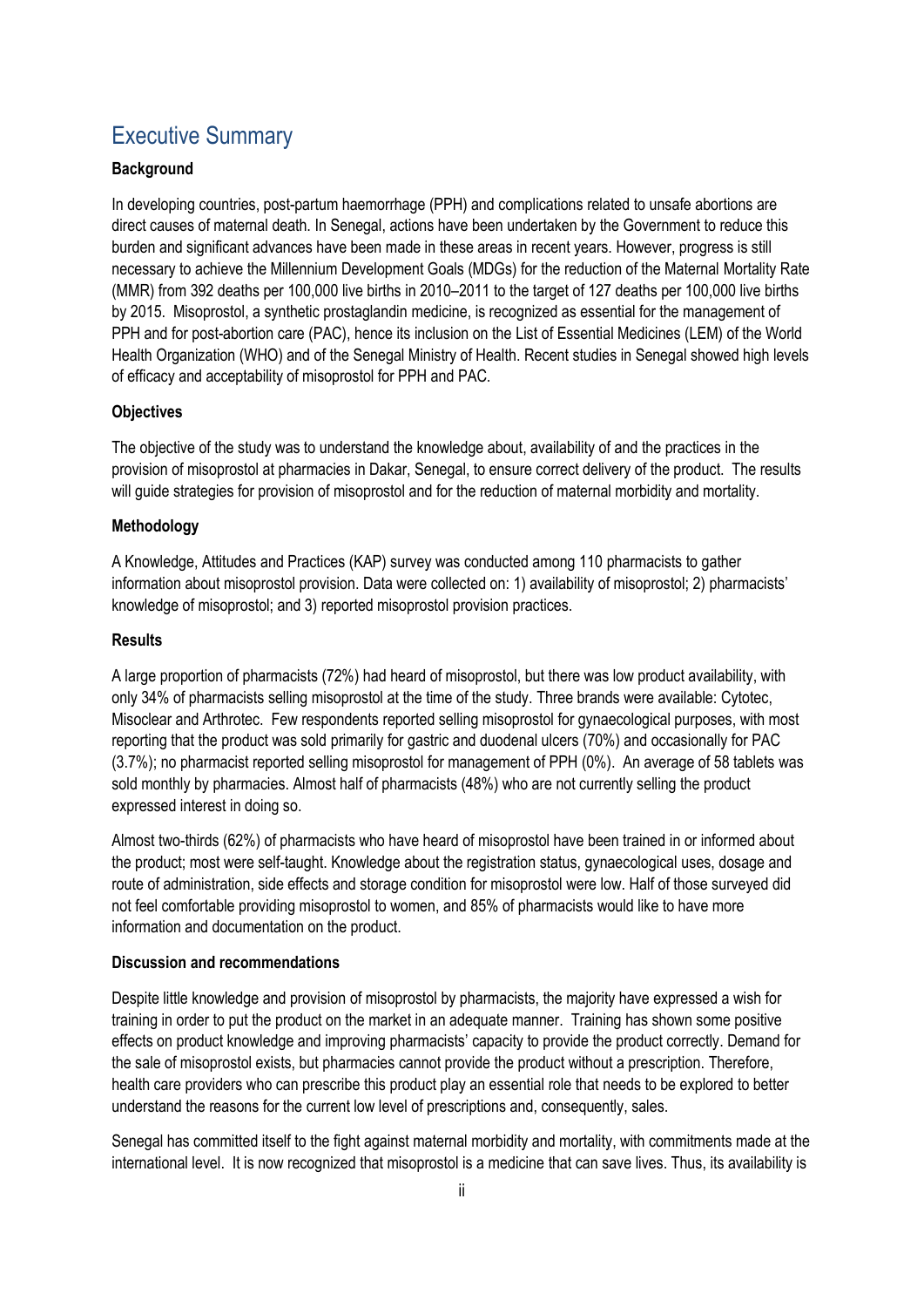important to strengthen strategies to reduce the disastrous consequences of PPH and complications linked to incomplete/ unsafe abortion. This is reinforced by the presence of misoprostol on the LEM. Pharmacists are the key intermediaries because they are an integral part of misoprostol provision to both individuals and health facilities. Thus, it is imperative that they be involved in the national implementation plans for the availability, safe delivery, and scaling up of the product throughout the country.

#### **Introduction**

Over the past two decades, Senegal has made progress in reducing maternal mortality; however, improvement is still needed especially in regard to achieving the Millennium Development Goal (MDG) to reduce the Maternal Mortality Ratio (MMR). In 2010-2011 DHS, the MMR was estimated at 392 per 100 000 live births. Senegal aims to reduce the rate to 127 deaths per 100 000 live births by 2015<sup>i</sup> .

Major complications that contribute to maternal deaths are severe bleeding, infections, hypertension and unsafe abortions<sup>ii</sup>. Maternal deaths most often occur during labour, delivery and during the immediate post-partum period, or following complications from an abortion. In 2006, a systematic review showed that postpartum haemorrhage (PPH) caused more than 30% of maternal deaths worldwide<sup>ii</sup>. In Senegal, it is estimated that PPH causes 25% of maternal deathsiv.

Worldwide, 13% of maternal deaths are caused by complications linked to abortion. Senegal has a very restrictive abortion law; abortion is illegal except in the case of saving the woman's life. In Senegal, available statistics show that 4% of maternal deaths are due to unsafe abortions, and for every 4 women who die following an abortion, 10 others are struck with illness or disability<sup>v</sup>. These figures are probably a large underestimation because maternal deaths due to the disastrous consequences of illegal abortions often go unreported in official statistics.

Misoprostol is a synthetic prostaglandin medicine which received approval for introduction in more than 85 countries since its appearance on the market in 1985 for the prevention and treatment of gastric ulcers. Because the medicine is an uterotonic, it causes the ripening of the cervix and uterine contractions. It is therefore widely used in the prevention and the treatment of PPH and for post-abortion care (PAC).<sup>vi</sup> It is also used for the treatment of intrauterine foetal death and cervical ripening during certain surgeries. In 2011, misoprostol was included in the 17th edition of the WHO's List of Essential Medicines (LEM) for several gynaecological and obstetric uses, including the prevention of PPH when oxytocin is not available or cannot be used safely, for labour induction and PAC<sup>vii</sup>.

Since 2013, misoprostol has been on the LEM in Senegal as an anti-haemorrhagic and a haemostatic, and the product is available in the country for several uses including gastric ulcers, PAC and the prevention and treatment of PPH. However, the current availability of the product is low, only 1% of public and private health facilities in Senegal have the product available.<sup>viii</sup> In 2014, the National Pharmacy of the Ministry of Health (MoH) launched a tender to buy misoprostol for the first time, but at the time of this report the product was not yet available for sale through the National Pharmacy.

Research was conducted in Senegal to assess the effectiveness and acceptability of misoprostol for PPH and PAC. In 2010, a study was conducted on the use of misoprostol in health huts in Senegal by the Ministry of Health in partnership with USAID, ABT/Associates and the Centre for Research and Training in Reproductive Health (CEFOREP).<sup>ix</sup> It showed that misoprostol could be successfully administered by birth attendants (under supervision) in health huts for the prevention of PPH. The results also showed that administration of misoprostol soon after birth could reduce the risks of haemorrhaging and is practically the only means to control PPH. Moreover, because misoprostol does not require refrigeration and can be taken orally, administration is easier by providers at the community level.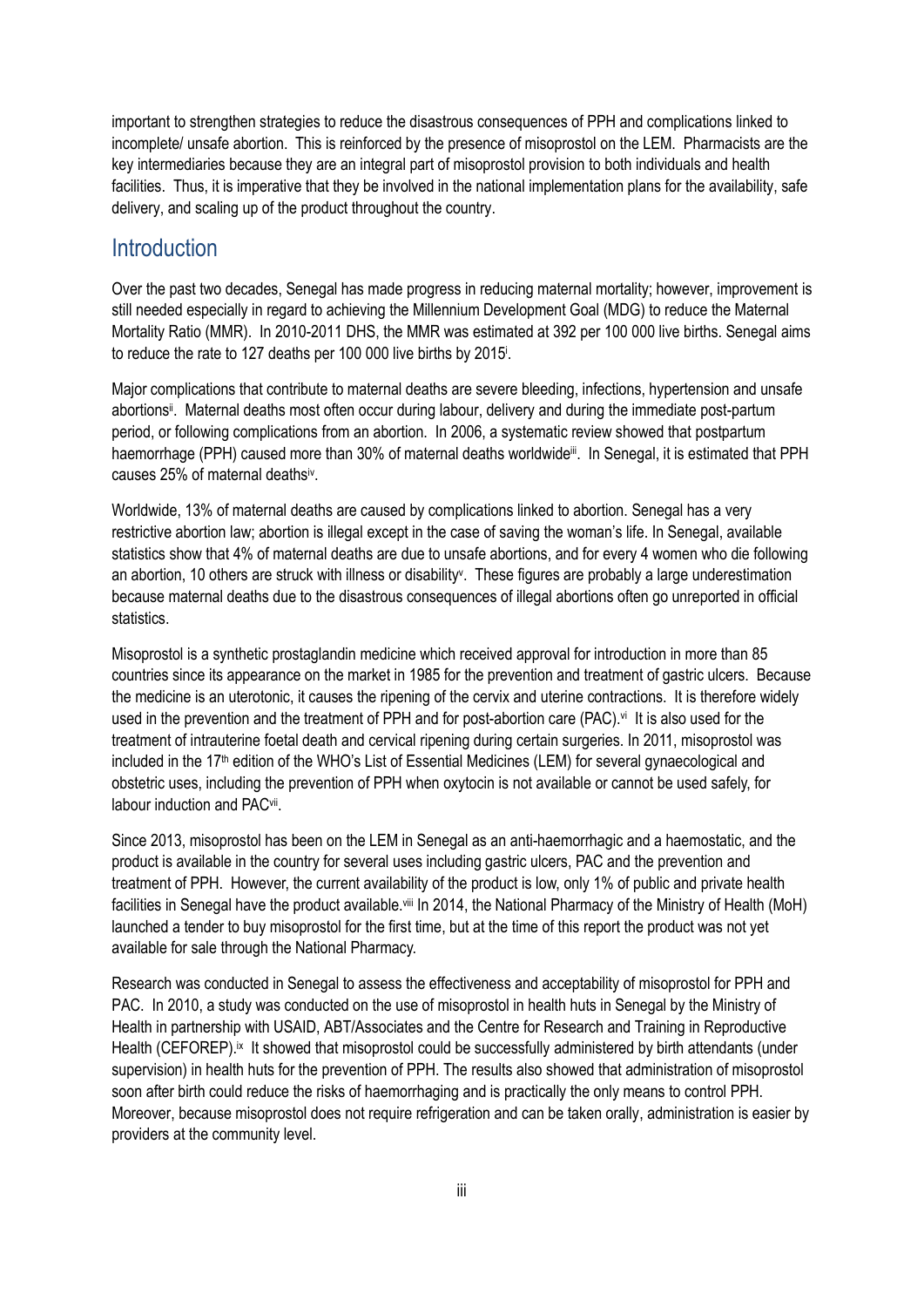In the same vein, ChildFund and Gynuity conducted a study in 2013 to understand the efficacy and acceptability of two products (oxytocin and misoprostol) for the prevention of PPH and the feasibility of their use without supervision in health huts by birth attendants trained to prevent PPH. The results showed a very high level of efficacy of misoprostol and total satisfaction (100%) with the product by the women<sup>x</sup>.

A recent study showed that of 481 women who went to health huts for treatment of incomplete abortions, 99.4% of them received effective PAC treatment with misoprostol and 99.6% were satisfied or very satisfied with the product<sup>xi</sup>. Misoprostol is therefore deemed effective and easy to administer for PAC including at the community level in Senegal. Previously, PAC techniques were limited to dilation, curettage and manual or electric vacuum. Misoprostol offers an opportunity to avoid surgical procedures in resource poor environments because it is easy to store and administer.

While it is important to ensure access to a high quality product and extend the geographical availability of misoprostol, it is as important to monitor and maintain the quality of services related to the practices of prescribers and sellers of misoprostol. All the benefits of misoprostol cannot be achieved without complete knowledge of appropriate treatment, an understanding of laws pertaining to misoprostol provision and an understanding of the side effects and possible complications.

Several studies have shown that pharmacies are the main resources for certain populations for services related to health<sup>xii</sup>. Indeed, these represent an important source of information, advice and supply of medicine. Nevertheless, even if they cannot replace a health care provider, a pharmacist, an actor in the health field, can always advise or refer clients in order to meet their needs. Pharmacies are often more accessible to the population in regards to geographic location, opening hours, wait times and do not require any consulting fees.

In Senegal, pharmacies are part of the supply system of pharmaceutical medicines, not only for individuals but also for health care providers. Medical staff (midwives, nurses and doctors) in the public and private sectors can have access to medicines through pharmacies that buy and keep a stock of them. There are approximately 900 pharmacies in Senegal and 60% of these are in Dakar, in other words, 557 pharmacies.

Although studies have been conducted in Senegal to assess the level of effectiveness and acceptability of misoprostol and its use in different contexts, there has not been any research or any documentation on knowledge and practices of misoprostol provision in pharmacies where the product is currently available and sold. It is with this in mind that this study was conducted, with the objective to assess knowledge, availability and practices of misoprostol provision in pharmacies in Dakar. The results will inform strategies aimed at reducing maternal morbidity and mortality, inform and guide the strategies of product distribution, necessary trainings, awareness campaigns for providers as well as pharmacists and the implementation or strengthening of reference mechanisms.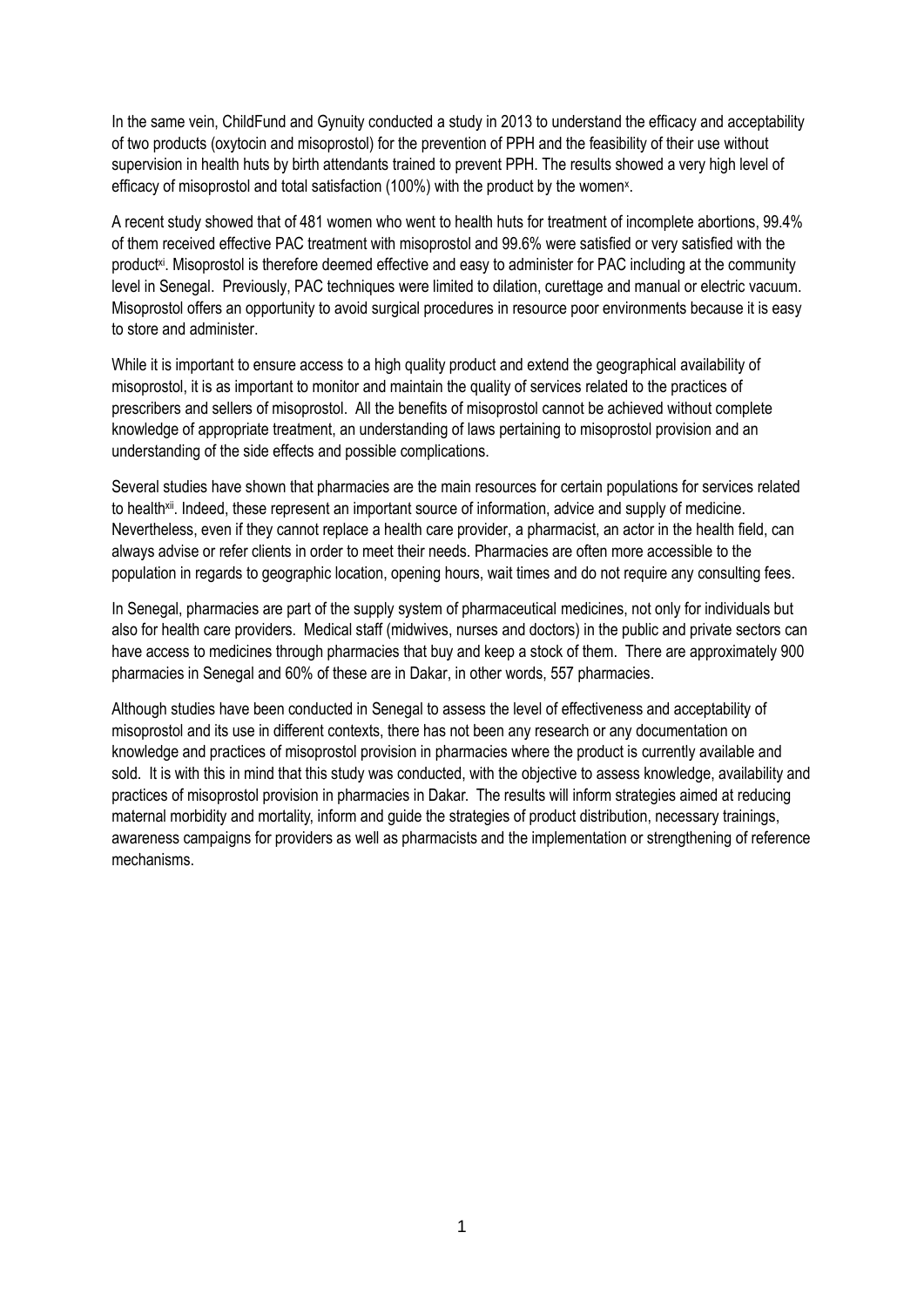## **Methodology**

#### **Type of study**

A survey of Knowledge, Attitudes and Practices (KAP) was conducted among a sample of pharmacists in Dakar.

#### **Ethical considerations**

Before the start of the study, ethical approval was obtained from three sources:

The Institutional Review Board (IRB) of Population Council The Ethics Review Committee of Marie Stopes International The National Ethics Committee for Health Research in Senegal

Informed consent forms were submitted to pharmacists to gather their consent before their enrolment in the study. The privacy of interviews as well as the anonymity of the interviewees was assured throughout data collection.

#### **Sampling**

The study population consisted of pharmacy owners, managers or staff members working in selected pharmacies and who are involved in the sale of medicines. 110 pharmacies were randomly selected from the list of 557 pharmacies that are in the four districts of Dakar and divided into the following areas: Dakar, Pikine, Guédiawaye, and Rufisque. The final number of pharmacies per district was proportional to the number of pharmacies in each of these areas.

Sample size calculation was based on a 95% confidence interval within 10 percentage points. Using the formula for precision of a single proportion:

Sample size (n) =  $(z/m)^{2*}$  π (1- π)

Where:  $\pi$  = proportion (0.5)  $m =$  margin of error (0.1) z = 95% CI (1.96)

We estimated that a minimum sample size of 96 is required. We increased this to 110 to allow for non-response.

#### **Recruitment and data collection procedures**

The Order of Pharmacists' involvement was essential since project inception. In particular, they provided the list of pharmacies in Dakar and addressed Information Letters to pharmacy managers prior to data collection.

Data collectors with social science research experience were trained in interview techniques and in completing questionnaires by a joint team from Population Council and MSI.

A standardized, structured questionnaire was developed for data collection. The questionnaire collected information on characteristics of the pharmacy, the pharmacy's staff, knowledge and practices of pharmacy staff around misoprostol availability, and also included questions regarding the frequency of misoprostol sales.

The questionnaire was pre-tested in eight pharmacies in Dakar. Three pharmacies were assigned to each of the data collectors with an objective to deliver at least two completed questionnaires. This objective was achieved. The research team provided technical oversight of the pre-test phase. A debriefing session was held with the data collectors to discuss the challenges encountered and how best to overcome them.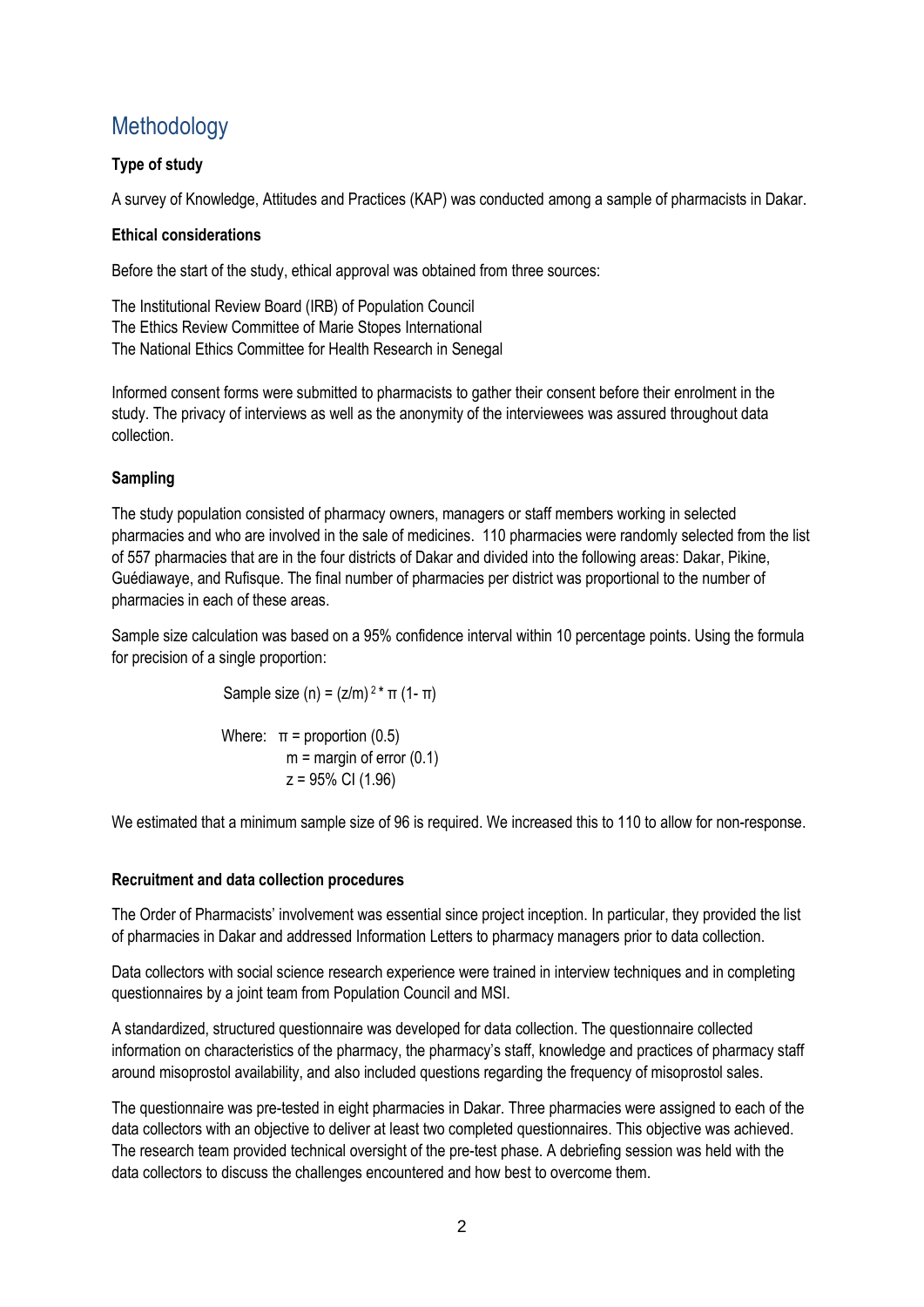In the selected pharmacies, the owner or the manager was initially invited to answer the questionnaire if he/she met the following criteria:

- The respondent gave informed consent to participate in the study.
- The respondent was 18 years of age or older.
- The respondent was involved in the sale/distribution of medicines.

If neither the owner nor the manager met the criteria (for example if neither distributed medicines), the questionnaire was administered to the most senior employee responsible for selling medicines. This choice was made because a more junior employee would be more likely to refer a client to a more senior staff member when a client asks questions about products about which their knowledge was insufficient. One employee was interviewed per pharmacy. Data collection took place in September 2013.

#### **Data processing and analysis**

Two experienced operators performed a double data entry using Epi Info 3.5.4. A dictionary of variables was developed to document the data correctly. Data were thereafter transferred into STATA version 12. Descriptive analyses were done to interpret the demographic data (age, education, training, etc.). Bivariate analyses were done according to thematic groups such as: 'Information on the pharmacies', 'Knowledge and practices of the pharmacies' and 'Information on misoprostol'.

Qualitative data were transcribed and converted into text files for formatting. Thematic analysis was done through the content analysis.

#### **Key study indicators**

The key indicators for data collection were the following:

| Indicator                                                                                                    |
|--------------------------------------------------------------------------------------------------------------|
| a. Availability of misoprostol                                                                               |
| Number/percentage of outlets who sell misoprostol to health providers                                        |
| Number/percentage of outlets who sell misoprostol to end users                                               |
| Brands of misoprostol that are available                                                                     |
| Average cost of 200mcg misoprostol or box of misoprostol                                                     |
| b. Knowledge of misoprostol                                                                                  |
| Number/percentage of pharmacy staff who know an effective regimen prevention/treatment<br>of gastric ulcers  |
| Number/percentage of pharmacy staff who know an effective regimen for PPH<br>treatment/prevention            |
| Number/percentage of pharmacy staff who know an effective regimen for PAC                                    |
| Number/percentage of pharmacy staff who can list 4 or more possible side effects of<br>misoprostol           |
| Number/percentage of pharmacy staff who can list possible complications of misoprostol<br>treatment for PAC  |
| Number/proportion of pharmacy staff that express a need for further training / information on<br>misoprostol |
| c. Reported Misoprostol provision practices                                                                  |
| Quantity of misoprostol sold / outlet / month                                                                |
| Number/proportion of pharmacies that sell misoprostol to end users for gastric ulcers                        |
| Number/proportion of pharmacies that sell misoprostol to end users for PPH                                   |
| Number/proportion of pharmacies that sell misoprostol to end users for PAC                                   |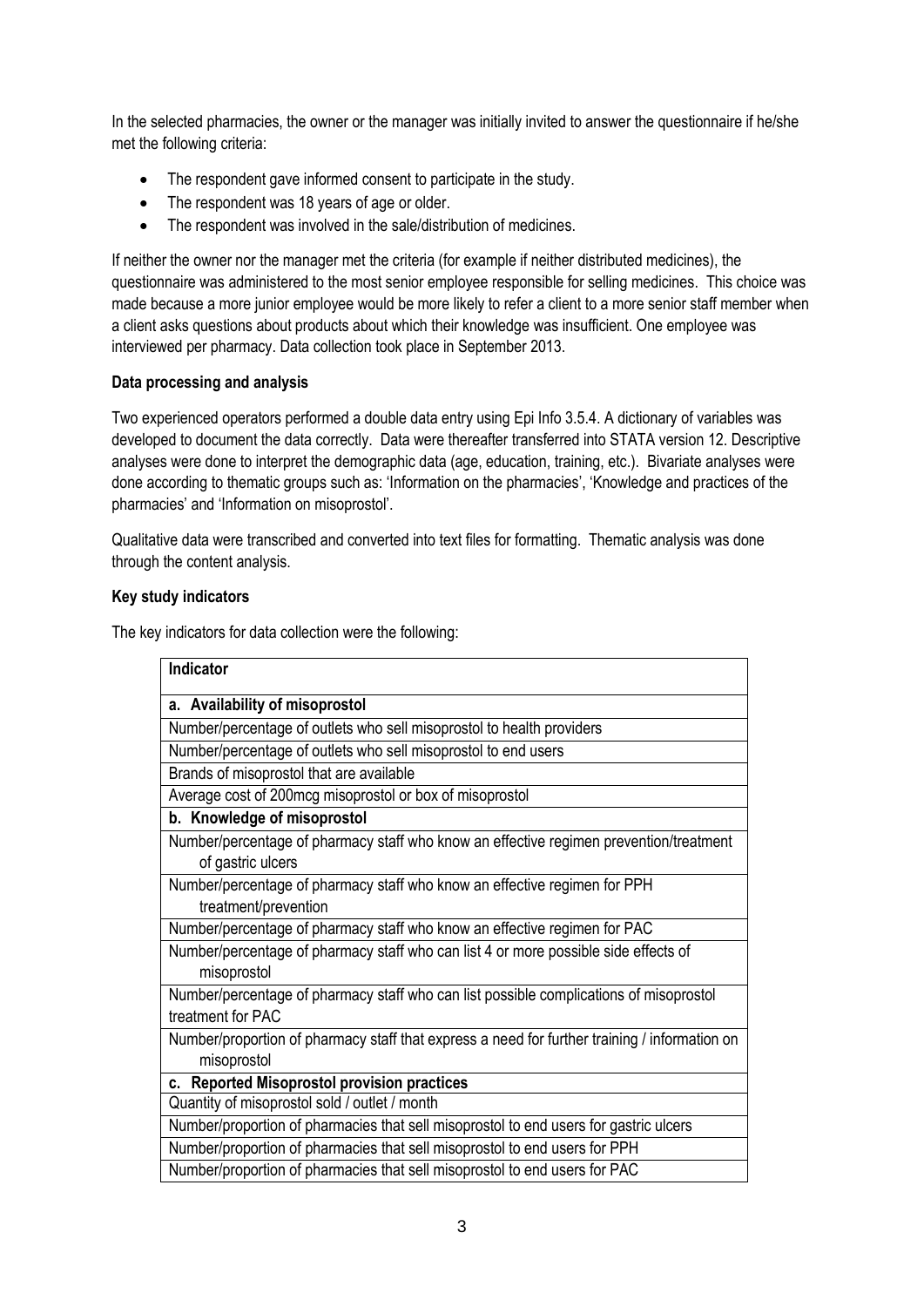## **Results**

Almost three-quarters (72%) of the respondents had heard of misoprostol. The findings from these respondents only are presented below.

#### **Demographics of respondents**

Employees and owners were the most represented in the sample, 41% and 43% respectively. Fewer managers were interviewed. The majority of pharmacists were aged between 31 and 50 years old, with 53% under 40. The level of education was high with 77% having a university education and 23% secondary level education; none had only primary level education. In terms of training for the position held in the facility, 73% have received training in a university and 19% have completed training in the private sector, with 6% trained on-site. Higher levels of formal training were found in the department of Dakar, with higher proportions in Pikine, Guédiawaye and Rufisque having received on-the-job training.

#### **Knowledge of Misoprostol**

Several misoprostol brands are registered in the country for multiple uses: the treatment of duodenal and gastric ulcers or ulcers caused by taking non-steroidal anti-inflammatory drugs (NSAIDs), the prophylaxis of gastric ulcers caused by NSAID ulcers, the prevention of PPH, the treatment of PPH, PAC, the treatment of intrauterine foetal death and cervical ripening.

However, the study found that many pharmacists were not aware of all the legal uses of misoprostol in Senegal (see table 1). The most commonly reported known use for misoprostol was the treatment of gastric ulcers, and only 61% knew it was registered for this use. Only 13% of respondents knew that misoprostol is registered for use for PAC, yet 38% were aware that it can be used to induce an abortion and 6% wrongly though it is registered for this use. Knowledge of indications for other gynaecological uses such as cervical ripening (3%) and the treatment of intrauterine foetal deaths (2%) was extremely low. Knowledge of the use and registration of misoprostol for PPH was also very low: only 4% of pharmacists knew of its use for the treatment of PPH and 1% for the prevention of PPH, and only 3% knew that misoprostol is registered for that use in Senegal.

| Knowledge of indications                   | Used for |      |    | Registered for |
|--------------------------------------------|----------|------|----|----------------|
|                                            | n        | $\%$ | n  | $\%$           |
| Duodenal or gastric ulcer                  | 59       | 75%  | 48 | 61%            |
| Post abortion care                         | 10       | 13%  | 10 | 13%            |
| Prophylaxis of NSAID-induced peptic ulcers | 5        | 6%   | 4  | 5%             |
| <b>Treatment of PPH</b>                    | 3        | 4%   | 2  | 3%             |
| Prevention of PPH                          |          | 1%   |    | 1%             |
| Cervical ripening                          | 2        | 3%   |    | 1%             |
| Treatment for intrauterine foetal death    |          | 1%   |    | 0%             |

#### Table 1: Knowledge of uses for which misoprostol is registered

#### **Information and training on misoprostol**

62% of pharmacists reported having been trained or having received information on misoprostol. Self-training was the most commonly cited method, including through literature/brochures. Other pharmacists and medical delegates also played a role. Although rarely cited, other sources of information included doctors, university, clients, television and the internet. NGOs were not cited as an information source (Table 2).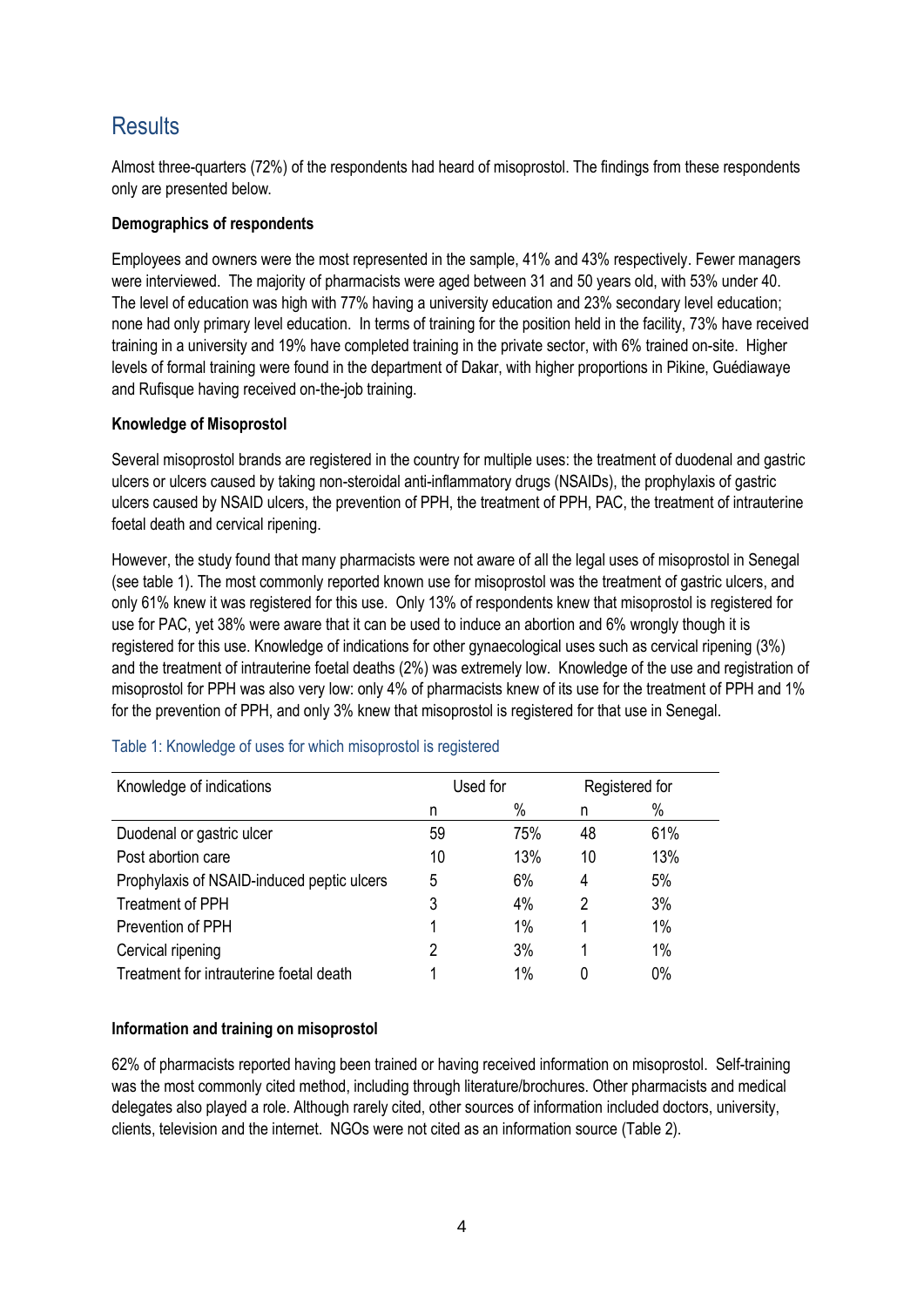#### Table 2: Information sources and training (N=56)

| Information sources/training                | n* | (%)  |  |
|---------------------------------------------|----|------|--|
| Literature/Brochures                        | 22 | (45) |  |
| Medical delegates                           | 11 | (22) |  |
| Colleagues                                  | 10 | (20) |  |
| University                                  | 5  | (10) |  |
| Doctors                                     | 4  | (8)  |  |
| Clients                                     | 2  | (4)  |  |
| Television                                  | 1  | (2)  |  |
| Internet                                    | 1  | (2)  |  |
| <b>NGO</b>                                  | 0  | (0)  |  |
| *amongst those who had heard of misoprostol |    |      |  |

#### **Misoprostol storage conditions**

Knowledge of the storage conditions of a medicine is essential to ensure the effectiveness of a product. Although it does not require complex storage conditions, misoprostol should still be kept away from heat and moisture. However, many respondents were not aware of both storage conditions (Table 3). Trained pharmacists had better knowledge about humidity but not for heat.

#### Table 3: Knowledge around storage conditions according to level of training

|                         |    | Trained /Informed | Not informed /<br>Not trained |      | Total |      |
|-------------------------|----|-------------------|-------------------------------|------|-------|------|
| Storage conditions      |    | $\%$              |                               | $\%$ |       | $\%$ |
| Keep away from heat     |    | 84                | 25                            | 83   | 66    | 84   |
| Keep away from humidity | 19 | 39                |                               | 10   | າາ    | 28   |

#### **Misoprostol side effects**

Knowledge of side effects of a medicine is important because it allows users to manage potential complications and to reassure themselves about the effectiveness of the medicine. Among trained and informed providers, 37% said that they did not know any side effects of misoprostol, whereas among untrained and/or uninformed pharmacists this figure reached 63%. Only 8 trained or informed pharmacists could name two side effects. The distribution by product training showed that trained or informed pharmacists were more able to name, in particular actual side effects, of misoprostol.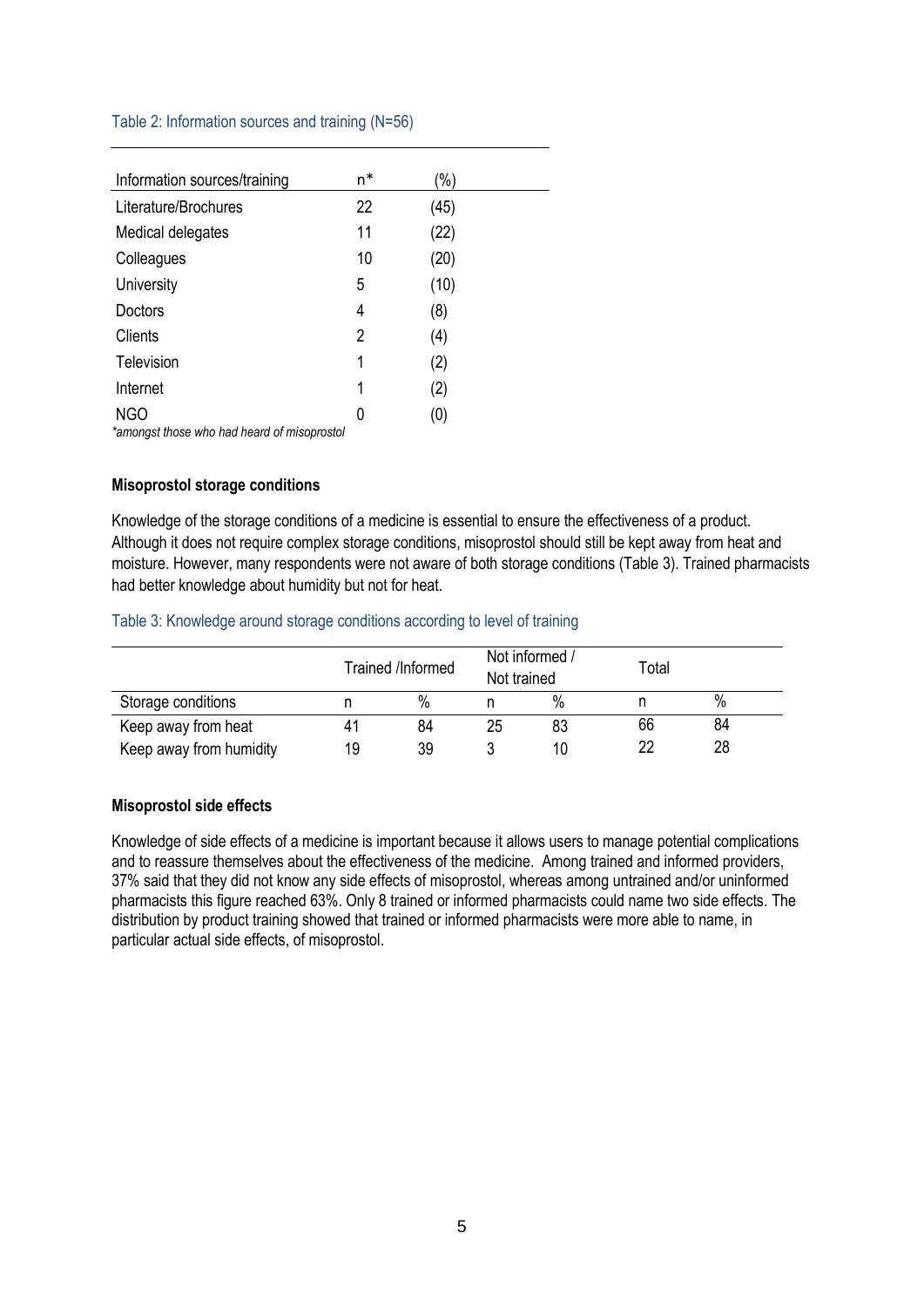|                  | Trained/Informed<br>Untrained /Informed |          |    |      | Total |      |  |
|------------------|-----------------------------------------|----------|----|------|-------|------|--|
|                  |                                         |          |    |      |       | $\%$ |  |
| Side effects     | n                                       | $\%$     | n  | $\%$ | n     |      |  |
| Don't know       | 18                                      | 37       | 19 | 63.3 | 37    | 46.8 |  |
| <b>Dizziness</b> | 10                                      | 20       |    | 3.3  | 11    | 13.9 |  |
| Bleeding         | 4                                       | 8        | 2  | 6.7  | 10    | 12.7 |  |
| Diarrhoea        | 2                                       | 4        | 4  | 13   | 6     | 7.6  |  |
| Weakness         | 4                                       | 8        |    | 3.3  | 5     | 6.3  |  |
| Nausea           | 3                                       | 6        |    | 3    | 4     | 5.1  |  |
| Fever            | 2                                       | 4        |    | 3    | 3     | 3.8  |  |
| Headaches        | 3                                       | 6        | 0  | 0.0  | 3     | 3.8  |  |
| $-111111$        | $\mathbf{r}$                            | $\cdots$ |    |      |       |      |  |

#### Table 4: Knowledge of side effects by training or information on product

<sup>a</sup> *Multiple responses could be provided*

#### **Misoprostol dosages and administration**

Knowledge of the administration of a medicine is essential since it for proper usage by the client and to ensure its true efficacy. The results showed varying degrees of knowledge depending on its use. Of the 30 pharmacists who said that they knew correct dosages for gastric and duodenal ulcers, 25 actually gave the proper dosage (83%). In regards to PAC, of the 11 who stated that they knew the correct dosages, only three gave the correct answer. For PPH, none of the pharmacists interviewed knew the correct dosages for either prevention or treatment (see Table 5).

#### Table 5: Knowledge of correct dosages of misoprostol for certain indications

| Indication                  | Correct dosage      | % of pharmacists that<br>said they know the<br>correct dosage for the<br>indication (n=79) | % of respondents who<br>gave the correct dosage<br>(of those who claimed<br>knowing correct dosage) |
|-----------------------------|---------------------|--------------------------------------------------------------------------------------------|-----------------------------------------------------------------------------------------------------|
| Treatment of gastric ulcers | 800mcg              | 38%                                                                                        | 83%                                                                                                 |
| <b>Treatment of PPH</b>     | 800 <sub>mcg</sub>  | 0%                                                                                         | 0%                                                                                                  |
| Prevention of PPH           | 600mcg              | 0%                                                                                         | 0%                                                                                                  |
| Post abortion care          | 400 mcg to 600 mcg* | 14%                                                                                        | 4%                                                                                                  |

*\*dosage depends on if taken orally or sublingually* 

#### **Product information and training needs**

One fifth (21%) of pharmacists reported that health care providers solicit information on misoprostol from them, especially midwives (75%), gynaecologists (42%), nurses (33%) and general practitioners (17%). The type of information solicited was not systematically explored during the interview. Pharmacies receive approximately 4 visits per month from health care providers.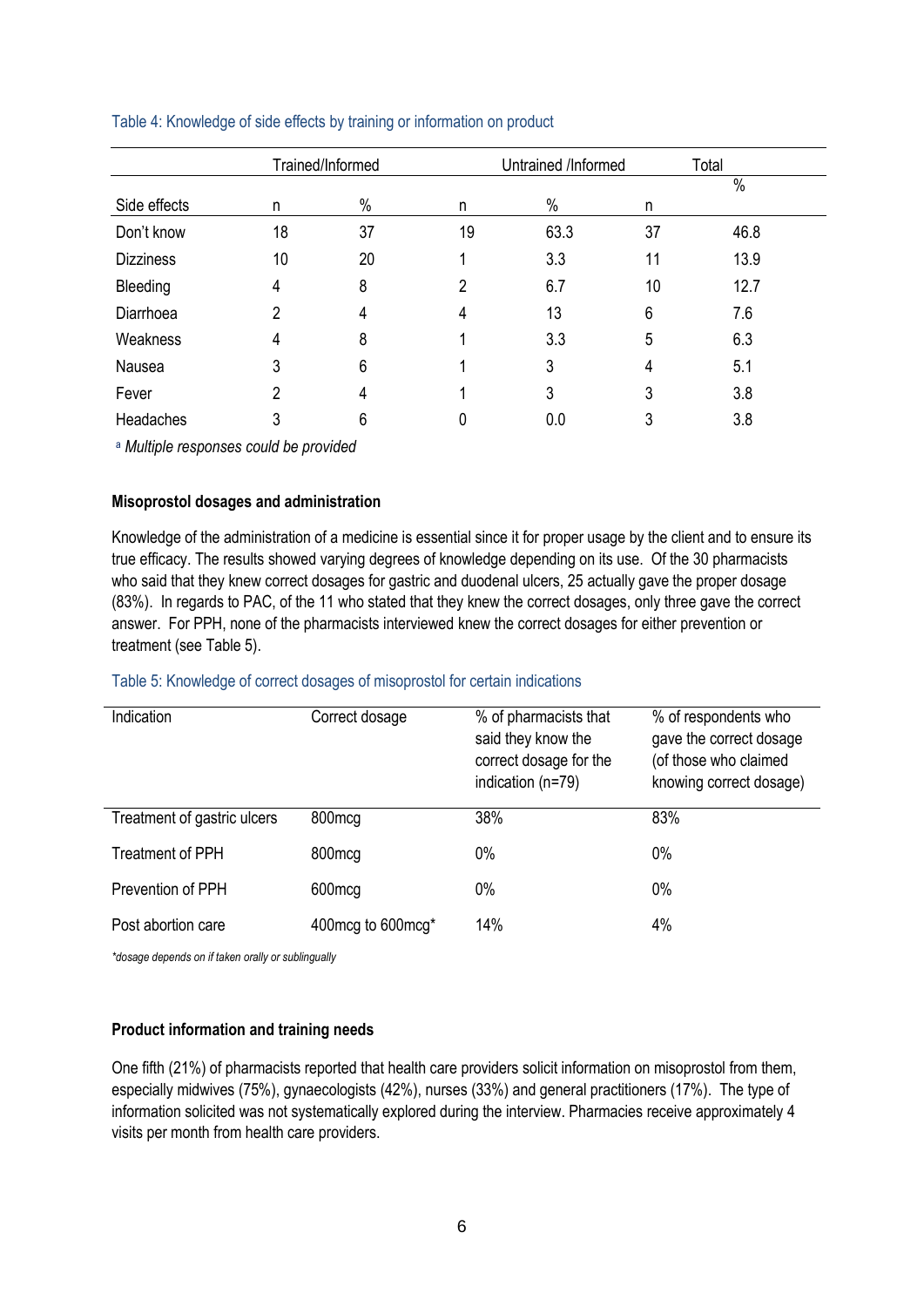85% of pharmacists expressed a need for support and training in misoprostol. In addition, 51% of respondents reported not being confident in regards to misoprostol provision to users. Over half (58%) expressed a desire for training on all aspects of misoprostol provision; training needs around specific aspects of the product (uses, side effects, complications) are described in Table 6.

#### Table 6: Themes for which there a training demand expressed

| Themes for which there is training demand | n  | %    |
|-------------------------------------------|----|------|
| All aspects of the product                | 39 | (58) |
| Misoprostol uses                          | 25 | (37) |
| Side effects                              | 20 | (30) |
| Dosage                                    | 19 | (28) |
| Complications                             | 14 | (30) |
| Administration                            | 5  | (8)  |
| Storage conditions                        | 2  | (3)  |

#### **Misoprostol brands available on the market**

Several brands of misoprostol exist in the market in Senegal: 1) Cytotec was registered for the treatment of gastric ulcers; 2) Misoclear was registered in 2011 for additional gynaecological uses, including PAC and PPH; and 3) Arthrotec a combination medicine with diclofenac for the treatment of gastric ulcers. Table 7 shows that one third or 27 of the pharmacies sell misoprostol, with Arthrotec (56%) being the most commonly sold brand. The three products are sold in different packaging boxes with 60 tablets for Cytotec, 20 or 30 tablets for Arthrotec and 10 tablets for Misoclear which explains the variation in price per box.

According to pharmacists, the choice of brands sold in pharmacies is justified by two main points: the efficacy of the product and its availability. Compared to the ease of supply, all pharmacists stated that Arthrotec was the easiest to obtain, compared to 82% who said the same for Cytotec and 40% for Misoclear.

| Pharmacies who sell misoprostol* |        | n                          | $(\%)$ |        |                                    |                                     |
|----------------------------------|--------|----------------------------|--------|--------|------------------------------------|-------------------------------------|
|                                  |        |                            | 27     | (34)   |                                    |                                     |
| <b>Brands sold</b>               | Dose   | Number of doses<br>per box | n      | $(\%)$ | Average<br>price per box<br>(FCFA) | Average price<br>per pill<br>(FCFA) |
| Arthrotec                        | 200mcg | 30                         | 15     | (56)   | 5,701                              | 190                                 |
| Cytotec                          | 200mcg | 60                         | 11     | (41)   | 16,376                             | 273                                 |
| Misoclear                        | 200mcg | 10                         | 5      | (19)   | 2,162                              | 216                                 |

#### Table 6: Misoprostol sales by brand and price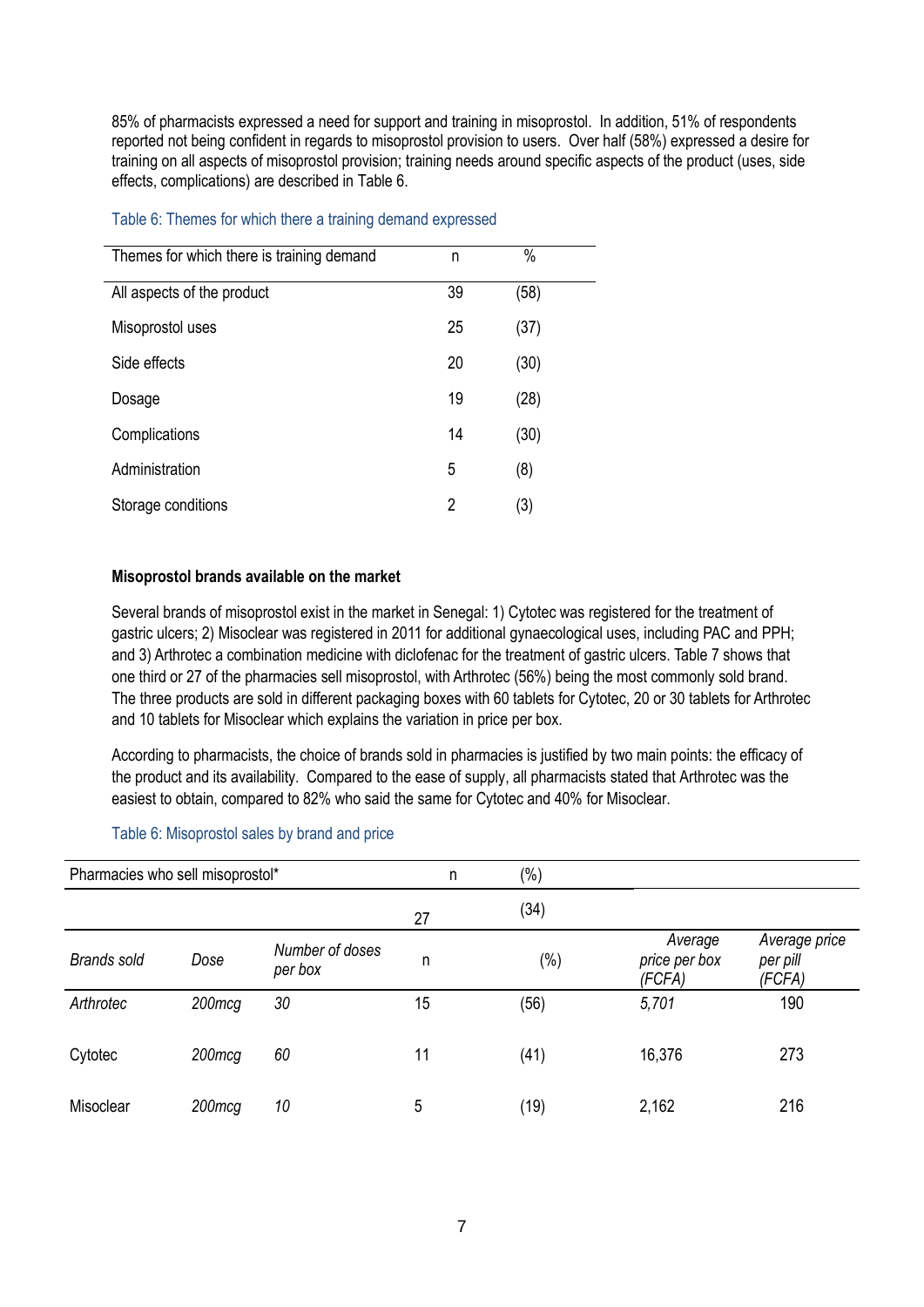#### **Misoprostol provision**

Among pharmacists who have heard of misoprostol, only 34% actually sold it. The product was most often sold per box according to 41% of pharmacists. An average of 58 tablets of 200mcg of misoprostol was sold per month in each pharmacy. However, 19% said that the sale depended on the quantity specified on the prescription. The product was sold primarily to treat duodenal and gastric ulcers (63%). The prophylaxis of gastro duodenal induced by NSAIDs accounted for 7% of sales. Demand for gynaecological uses including PPH and PAC was negligible. 22% of pharmacists stated that clients asked for the product without a prescription, and most often for gastric ulcers. However, only 1 pharmacist reported selling it without a prescription.

78% of pharmacists believed that all customers were able to pay the price compared to 11% who said that customers cannot afford it.

The profile of customers who buy misoprostol was quite diversified: married men and women were the main customers. However, health care providers were also cited: doctors (19%), midwives (7%) and nurses (4%).

#### **Pharmacies that do not sell misoprostol**

Among pharmacists who have heard of misoprostol, 66% were not selling it at the time of the study. Graph 1 below shows the diverse reasons that explain this fact. In addition, pharmacists claimed this situation resulted from the lack of demand for misoprostol (56%), stock-outs (46%) and not wanting to sell products that they consider to be abortifacient (42%). The lack of knowledge of the law and of misoprostol supply chains were other barriers cited. Nearly half (48%) of pharmacists who did not sell the product stated that they wanted to do so, since they see customers who ask for it.



#### Graph 2: Reasons for not selling misoprostol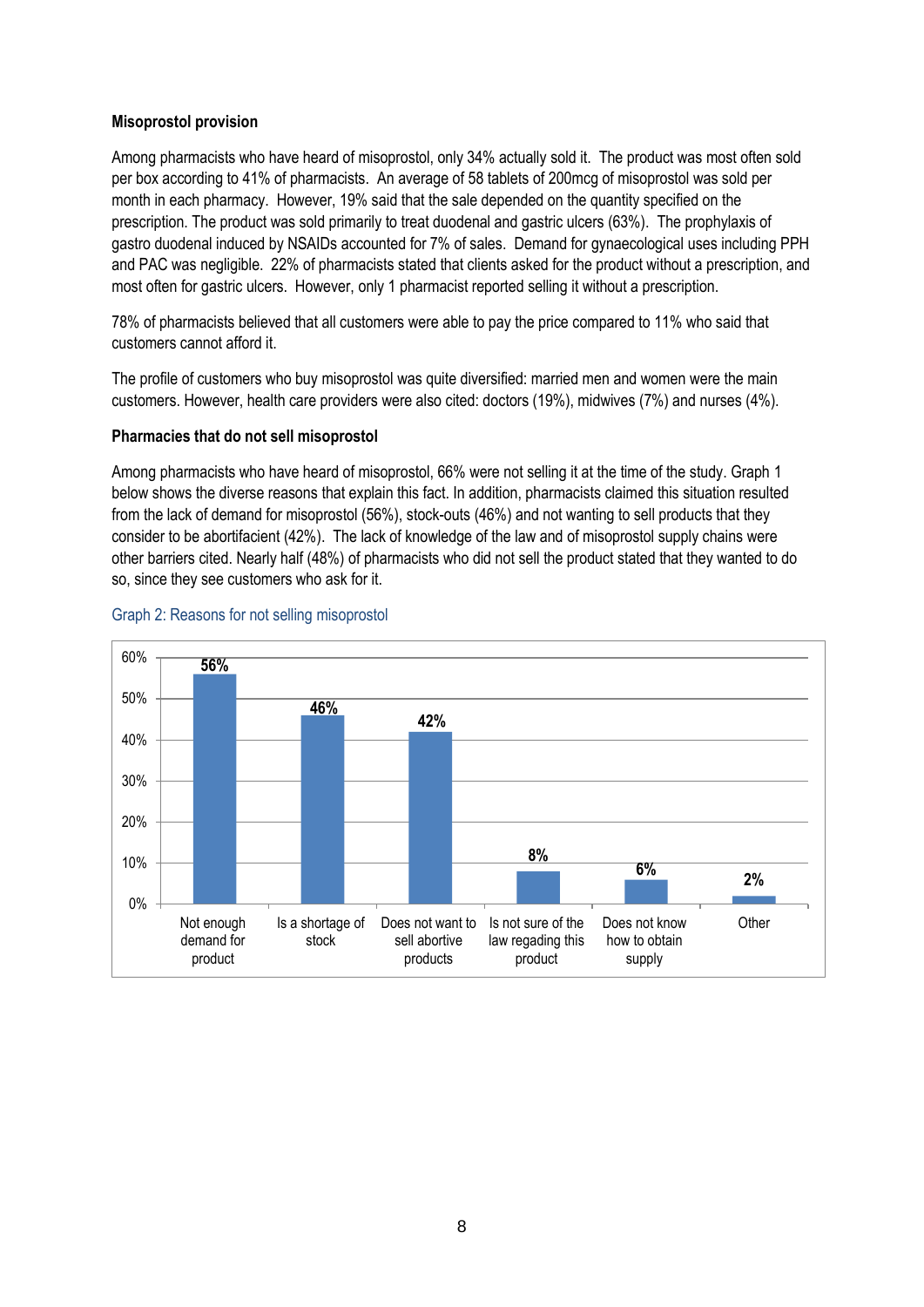## Discussion and Recommendations

The pharmacist's role is vital for the health of the general population. As a contact point for the public, it is important that the pharmacist should have a good understanding of and a proper supply of misoprostol. This study allows for a number of conclusions and recommendations. They can be classified as follows.

**Knowledge of use for which misoprostol is registered in the country**: These uses are known piecemeal. Although many pharmacists who have heard of the product know that it is registered for gastric and duodenal ulcers, few know that it also has approval for PPH and PAC. Historically, Cytotec has been available in the country for gastric ulcers and it was not until 2011 that a new product, Misoclear, was registered for additional gynaecological indications. Lack of knowledge of the status of registration of misoprostol for gynaecological indications could be explained by the lack of diffusion of this information on the new product with a different status of registration. Information on new medicines in the market and changes of registration status of existing products must be communicated to pharmacies by the Pharmacy and Medicine Division, especially those that are considered *essential medicines*. Effective and timely communication, as well as wide diffusion of the List of Essential Medicines within the health sector, is essential for making misoprostol more accessible on the market.

The lack of knowledge of the legal indications for the use of misoprostol could have an effect on the perception pharmacists have of the product, and could affect their willingness and ability to sell it.

**Knowledge of the product and its therapeutic indications**: Pharmacists know the product particularly as a medicine for gastric ulcers and PAC. A very small proportion knows other indications such as prophylaxis for gastro duodenal ulcers induced by NSAIDs, and treatment and prevention of PPH. This lack of knowledge of its range of uses can be explained by the history of the product in the country; before 2011, misoprostol was not registered for gynaecological uses. In addition, the role of pharmacies in the supply of the product for gynaecological uses was low because most cases of PAC, PPH, and intrauterine foetal death are handled directly at health facilities. Additional studies are needed to explore how to develop stronger connections between service provision at health facility level and purchases at pharmacy level.

To date, the essential medicines list has not been officially disseminated by the Ministry of Health in the country. Diffusion of this list will contribute to positioning misoprostol as an essential product and clarify the indications it can legally be used for, as well as help de-stigmatizing the product as an abortifacient.

**Knowledge of correct dosage**: Knowledge of correct dosages varies according to use of the product. Knowledge of dosage for gastric or duodenal ulcers is relatively high, whereas very few know the proper dosages for PAC. No pharmacist was aware of the dosages for other uses of misoprostol, including PPH.

This leaves a gap between the number providing the product and the number who know its correct dosages. The product is sold on prescription which will define the dosage but a pharmacist should know the correct dosages, especially given the nature of a medicine that can have adverse side effects if taken in the wrong dosage.

**Knowledge of side effects**: Knowledge of side effects remains low and almost half of pharmacists could not name any. However, some side effects are better known than others. Communication on these side effects is an important step in product availability in order to ensure understanding of the possible effects users should expect and which ones require additional monitoring.

**Storage and storage conditions**: Compliance with the storage conditions is important for the effectiveness of misoprostol. The majority of pharmacists are aware that the product must be kept away from heat, but few are aware of the need to keep it away from moisture.

**Misoprostol training:** Complete and adequate knowledge of all aspects of the product is essential to ensure proper provision of misoprostol which is an essential medicine that helps to save lives. The study reveals the potentially positive impact of training and information on product knowledge: those who are trained or informed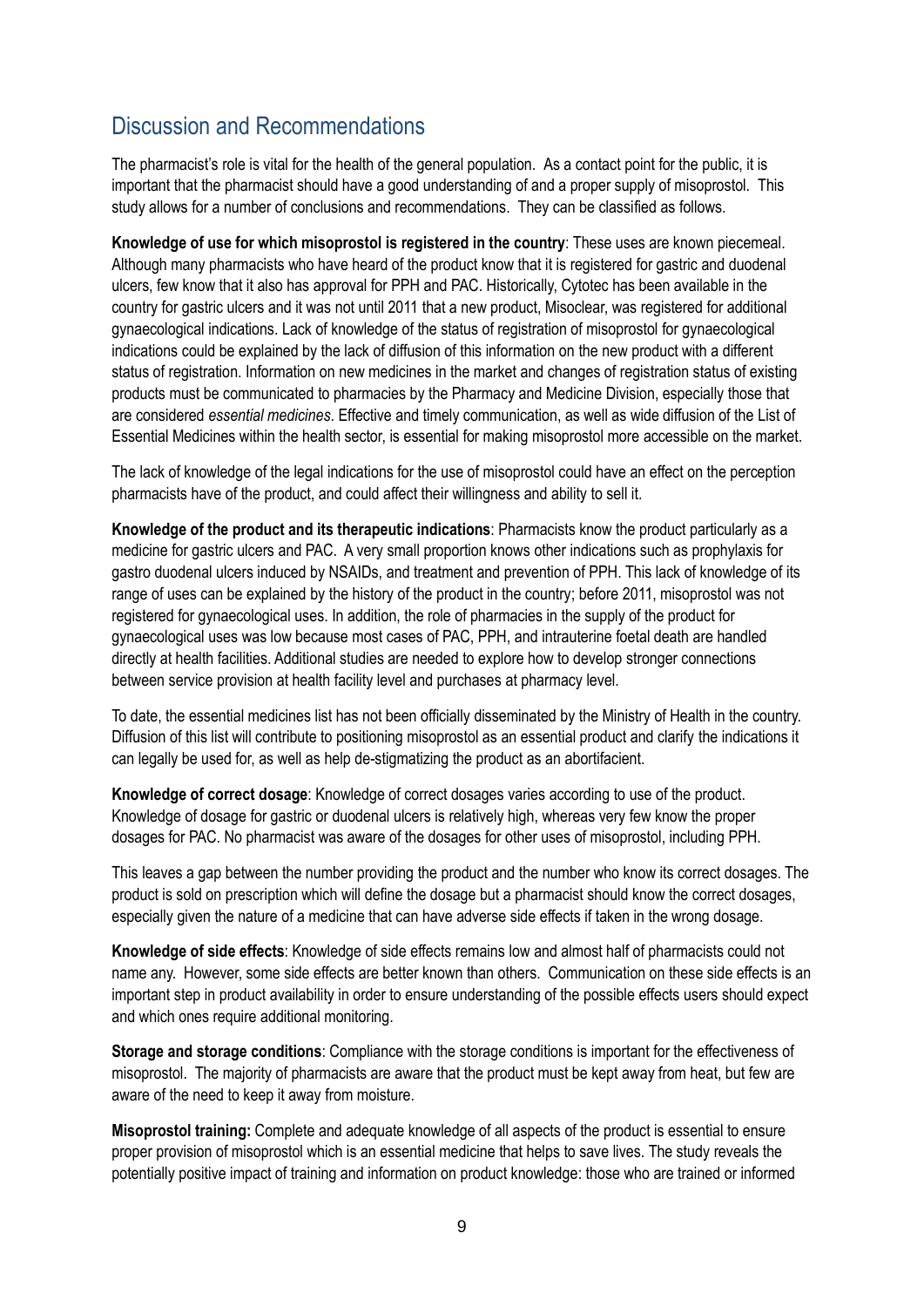about the product had a better understanding of protecting against humidity during storage and knew the side effects better than those who had had no such training or information.

Training needs were expressed for gynaecological uses of the product, especially for PAC and PPH; the majority of pharmacists who have heard of misoprostol expressed the wish for more information on all aspects of misoprostol use. The lack of confidence to provide misoprostol may be due in part to lack of training. It is therefore important to put into place training sessions for pharmaceutical staff in order to overcome this lack of knowledge around the uses for which this product is registered in Senegal and to ensure correct knowledge of administration, storage and management of side effects.

Following a presentation of the key findings of this study, the Ministry of Health committed to working with the Order and Syndicate of Pharmacists before the end of 2014 to ensure that essential medicines, including misoprostol, are made available in pharmacies and that pharmacists are trained on how to safely sell this essential product.

**Availability of misoprostol in pharmacies**: Only 34% of pharmacists who knew of the product were selling misoprostol at the time of the study. This is fairly low for a product deemed essential in the fight against maternal mortality and which has been, moreover, registered since 2011 for new uses, amongst others PAC and the treatment and the prevention of PPH.

Three brands are currently available in Senegal: Arthrotec, Cytotec and Misoclear. These brands differ in the indications for which they are registered, the packaging and the sale price. According to pharmacists, the product price is relatively affordable and does not constitute a barrier to its acquisition by users. For pharmacies that sell misoprostol it is mainly for uses linked to gastric ulcers.

This research has also shown that a negligible number of sales of misoprostol are without a prescription.

It should be noted as well that health care providers come to the pharmacy not only to get information, but also to buy misoprostol, especially those who work in reproductive health such as midwives and gynaecologists. Indeed, at the moment, misoprostol cannot be purchased in the public sector. Therefore, health providers from all sectors must purchase it or prescribe for purchase at a pharmacy level. When the product becomes available in the public sector, there will still be a demand for the product from private sector facilities that cannot access public products.

Some pharmacists argue that demand for misoprostol is low and this explains why they do not stock it or sell large quantities. However, low sales are clearly a direct result of low levels of use or prescription for the product by health providers. Nevertheless, it is encouraging that almost half of pharmacies who are not stocking and selling misoprostol at the time of the study expressed a desire to do so. As the product therapeutic indications and LEM status become better known by health providers, prescriptions will increase. It will be important that the supply chain and the pharmacies ensure product availability consistently and in sufficient quantity.

### **Limitations**

This is the first study in Senegal to focus on the knowledge and practices of misoprostol provision in pharmacies. There were some methodological limitations. Since misoprostol can be used as an abortifacient product and because of the restrictive context in the country around abortion, there may have been some denial on the part of pharmacists and biases in their responses. Responses to questions about the availability of misoprostol for gynaecological uses (for example, managing references to health facilities) were not presented because the number of such responses was very low. Moreover, limiting the study to Dakar prevents information on knowledge and practices of misoprostol provision in other areas of the country.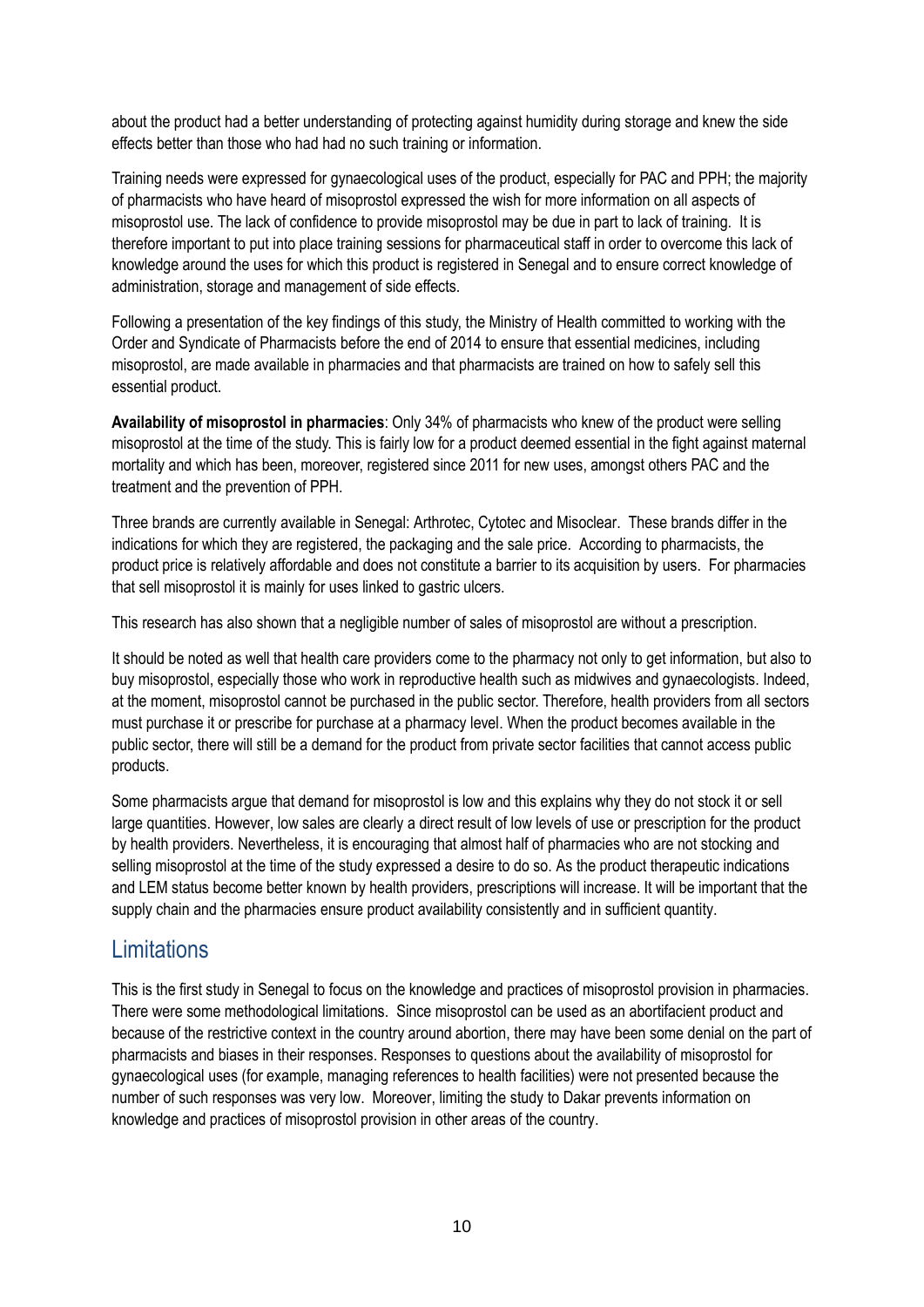## **Conclusions**

.

The study results indicate that knowledge of pharmacy personnel around misoprostol needs to be strengthened to enable them to play a more effective role in providing the product for gynaecological uses and in minimizing misperceptions. The Senegalese government has made significant efforts in the fight against maternal mortality. Misoprostol is now on the LEM, but this list remains to be widely disseminated, which undervalues the importance of, and the government's recognition of, this essential product. However, in view of the role and place of pharmacies in the provision of health care services, it is still necessary to ensure good availability of misoprostol in pharmacies to help Senegal tackle the burdens of PPH and the disastrous consequences of unsafe and incomplete abortions. This will also be in line with the fact that the Senegalese government adopted recommendations at the dissemination meeting in January 2014 of studies conducted by ChildFund and Gynuity that advocated for the scaling up of misoprostol availability to prevent PPH at a community-level. This study did not address availability in pharmacies but in order to scale up product availability, the pharmacies play a critical role whilst the product remains unavailable in the public health sector.

At the time of writing, misoprostol was not available in the public health system. With the on-going need for the product for public providers, and long-term need for all private sector providers, pharmacies play an essential role today for enabling access to misoprostol in the country and at health facilities at all levels of the health pyramid. As demand for the product will increase, the supply chain must be strengthened to respond effectively and avoid shortages.

The Ministry of Health has committed to working with the Order and Syndicate of Pharmacies to ensure the availability of essential medicines, including misoprostol, and that pharmacists are trained in all aspects that allow them to safely sell misoprostol for gynaecological purposes. This commitment must be upheld to contribute to reducing the MMR and reaching national goals. Misoprostol has a significant role to play, but it must be made more available where people actually will get it from i.e. the pharmacies.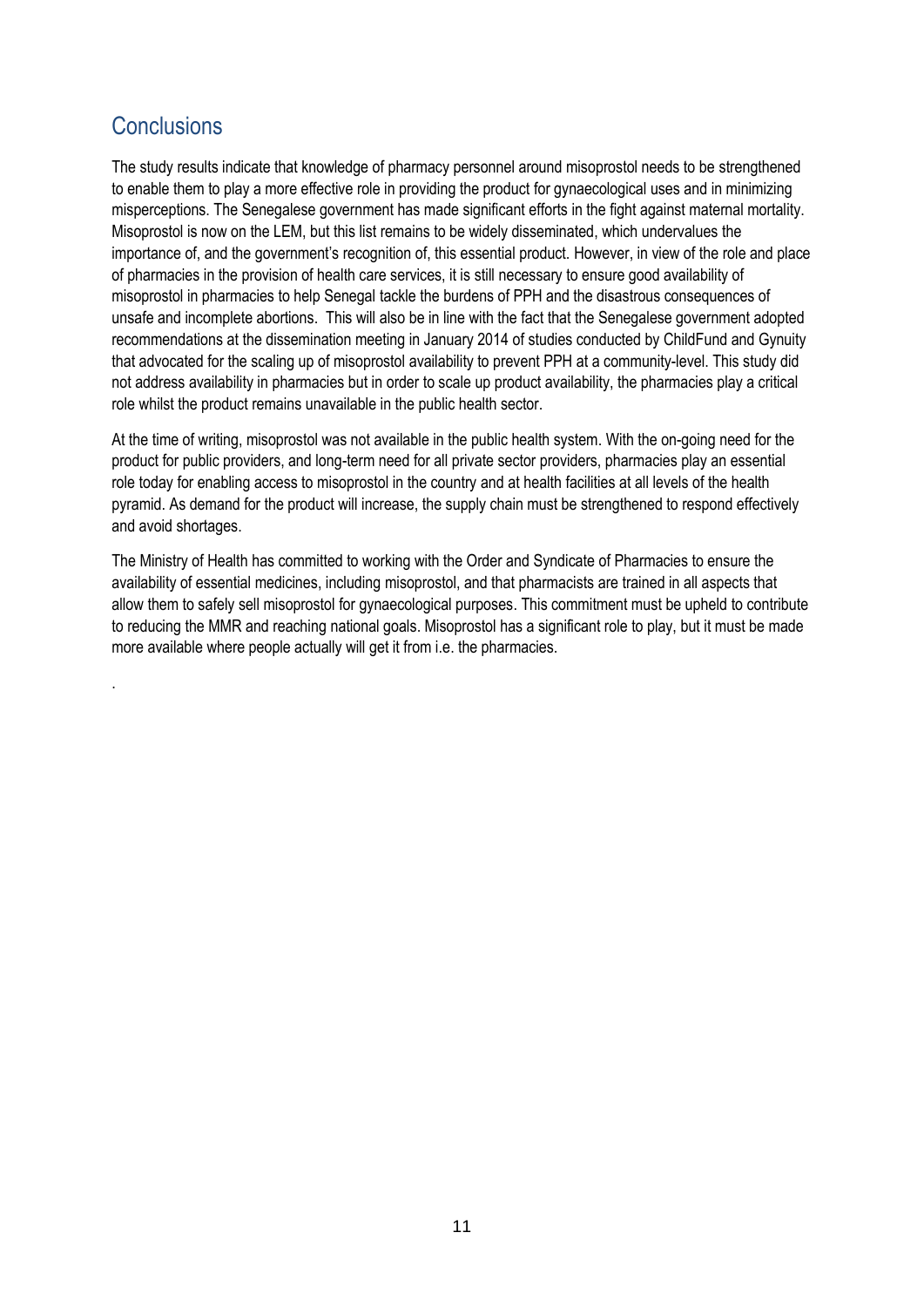## **Bibliography**

1. World Health Organization, 2012, Maternal Mortality Factsheet No. 348

2. World Health Organization, 2012, Maternal Mortality Factsheet No. 348

3. Khan KS, Wojdyla D, Say L, Gulmezoglu AM, Van Look PF. « *WHO analysis of causes of maternal death: a systematic review* », Lancet, vol. 367, 2006, p. 1066-74. DOI : 10.1016/S0140-6736(06)68397-9.

4. Childfund, Gynuity, 2014, *Étude de deux stratégies pour la prévention des hémorragies du post-partum au niveau communautaire : misoprostol et ocytocine en Uniject*, Dissémination National, Janvier 2014

5. *Santé maternelle et néonatal au Sénégal*, Succès et défis Avril 2012, USAID, MCHIP

6. Ortiz, Christine, Amadou Sylla, Mohamed Diadhou, Thierno Dieng, Ibrahima Mall and Nancy L. Sloan, December 2010. *Preventing Postpartum Hemorrhage at the Community Level in Senegal with Misoprostol.*  Bethesda, MD: Health Systems 20/20 project, Abt Associates Inc.

7. World Health Organization (WHO), *The Selection and Use of Essential Medicines: Report of the WHO Expert Committee*, 2011, Geneva: WHO; 2011 [http://whqlibdoc.who.int/trs/WHO\\_TRS\\_965\\_eng.pdf](http://whqlibdoc.who.int/trs/WHO_TRS_965_eng.pdf)

8. Agence Nationale de la Statistique et de la Démographie (ANSD) [Sénégal] et ICF International. 2012. *Enquête Continue sur la Prestation des Services de Soins de Santé (ECPSS) du Sénégal 2012-2013*. Calverton, Maryland, USA : ANSD et ICF International. P, 36

9. Ortiz, Christine, Amadou Sylla, Mohamed Diadhou, Thierno Dieng, Ibrahima Mall and Nancy L. Sloan. December 2010. *Preventing Postpartum Hemorrhage at the Community Level in Senegal with Misoprostol*. Bethesda, MD: Health Systems 20/20 project, Abt Associates Inc.

10. Childfund, Gynuity, 2013, *Étude de deux stratégies pour la prévention des hémorragies du post-partum au niveau communautaire : misoprostol et ocytocine en Uniject,* Dissémination National, Janvier 2014

11. Alioune Gaye, MD; Ayisha Diop, MPH;Tara Shochet, PhD, MPH;Beverly Winikoff, MD, MPH, 2013, *Decentralizing post-abortion care: misoprostol for incomplete abortion in Senegal,* BMC Pregnancy and Childbirth 2012, 12:127 [**in press**]

12. PATH, *Increasing access to reproductive health services through pharmacists*, Outlook: PATH. 2004.